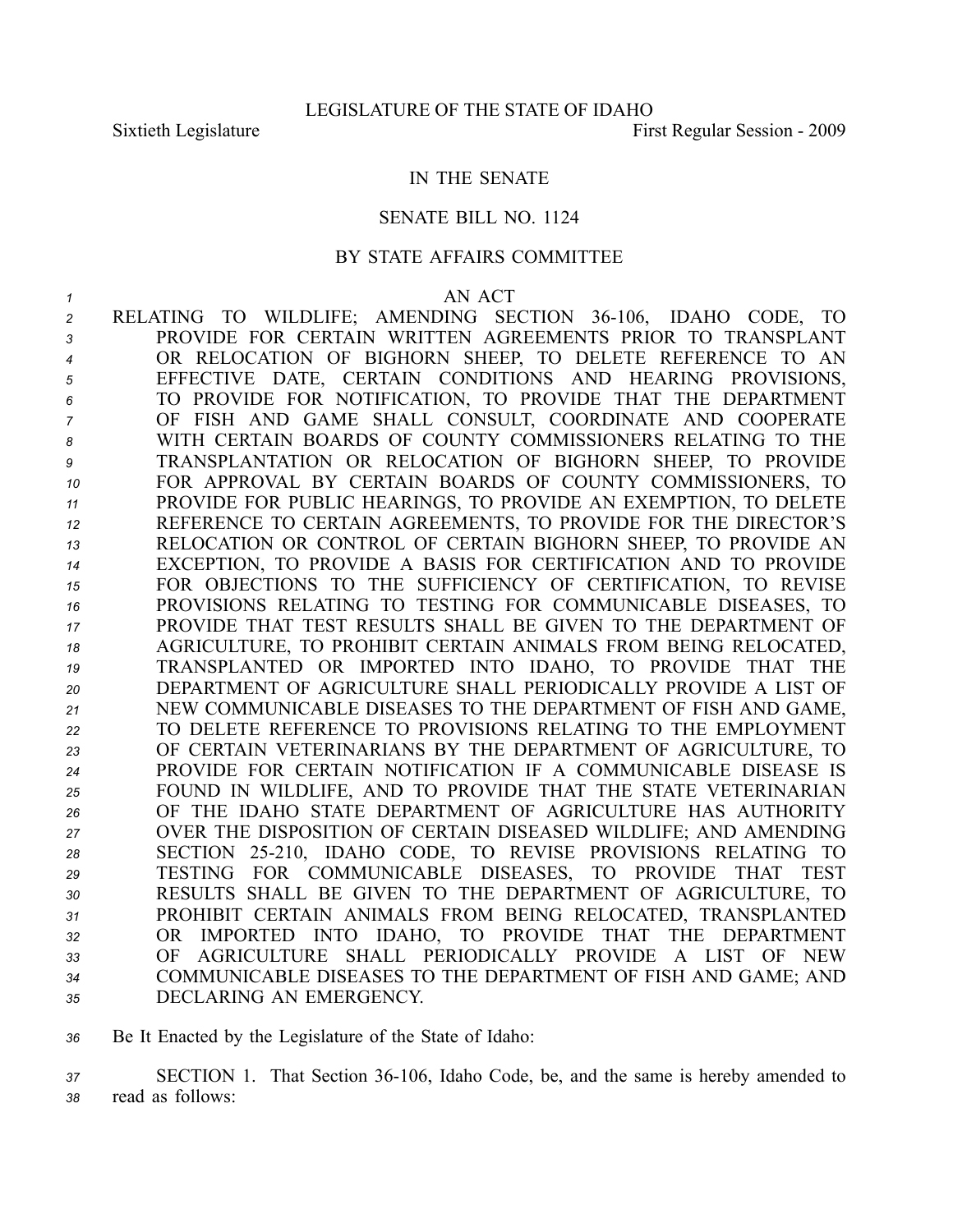36106. DIRECTOR OF DEPARTMENT OF FISH AND GAME. (a) Office of Director Created. The commission shall appoint <sup>a</sup> director of the department of fish and game, hereinafter referred to as the director, who shall be <sup>a</sup> person with knowledge of, and experience in, the requirements for the protection, conservation, restoration, and managemen<sup>t</sup> of the wildlife resources of the state. The director shall not hold any other public office, nor any office in any political party organization, and shall devote his entire time to the service of the state in the discharge of his official duties, under the direction of the commission.

- *<sup>8</sup>* (b) Secretary to Commission. The director or his designee shall serve as secretary to the *<sup>9</sup>* commission.
- *<sup>10</sup>* (c) Compensation and Expenses. The director shall receive such compensation as the *<sup>11</sup>* commission, with the concurrence and approval of the governor, may determine and shall *<sup>12</sup>* be reimbursed at the rate provided by law for state employees for all actual and necessary *<sup>13</sup>* traveling and other expenses incurred by him in the discharge of his official duties.
- *<sup>14</sup>* (d) Oath and Bond. Before entering upon the duties of his office, the director shall take *<sup>15</sup>* and subscribe to the official oath of office, as provided by section 59401, Idaho Code, and *<sup>16</sup>* shall, in addition thereto, swear and affirm that he holds no other public office, nor any position *<sup>17</sup>* under any political committee or party. Such oath, or affirmation, shall be signed in the office *<sup>18</sup>* of the secretary of state.
- *<sup>19</sup>* The director shall be bonded to the state of Idaho in the time, form and manner prescribed *<sup>20</sup>* by chapter 8, title 59, Idaho Code.

*<sup>21</sup>* (e) Duties and Powers of Director.

- *<sup>22</sup>* 1. The director shall have general supervision and control of all activities, functions, and *<sup>23</sup>* employees of the department of fish and game, under the supervision and direction of the *<sup>24</sup>* commission, and shall enforce all the provisions of the laws of the state, and rules and *<sup>25</sup>* proclamations of the commission relating to wild animals, birds, and fish and, further, *<sup>26</sup>* shall perform all the duties prescribed by section 672405, Idaho Code, and other laws of *<sup>27</sup>* the state not inconsistent with this act, and shall exercise all necessary powers incident *<sup>28</sup>* thereto not specifically conferred on the commission.
- *<sup>29</sup>* 2. The director is hereby authorized to appoint as many classified employees as the *<sup>30</sup>* commission may deem necessary to perform administrative duties, to enforce the laws *<sup>31</sup>* and to properly implement management, propagation, and protection programs established *<sup>32</sup>* for carrying out the purposes of the Idaho fish and game code.
- *<sup>33</sup>* 3. The appointment of such employees shall be made by the director in accordance with *<sup>34</sup>* chapter 53, title 67, Idaho Code, and rules promulgated pursuan<sup>t</sup> thereto, and they shall be *<sup>35</sup>* compensated as provided therein. Said employees shall be bonded to the state of Idaho in *<sup>36</sup>* the time, form, and manner prescribed by chapter 8, title 59, Idaho Code.
- *<sup>37</sup>* 4. The director is hereby authorized to establish and maintain fish hatcheries for the *<sup>38</sup>* purpose of hatching, propagating, and distributing all kinds of fish.
- *<sup>39</sup>* 5. (A) The director, or any person appointed by him in writing to do so, may take *<sup>40</sup>* wildlife of any kind, dead or alive, or import the same, subject to such conditions, *<sup>41</sup>* restrictions and rules as he may provide, for the purpose of inspection, cultivation, *<sup>42</sup>* propagation, distribution, scientific or other purposes deemed by him to be of *<sup>43</sup>* interest to the fish and game resources of the state.
- *<sup>44</sup>* (B) The director shall have supervision over all of the matters pertaining to *<sup>45</sup>* the inspection, cultivation, propagation and distribution of the wildlife propagated *<sup>46</sup>* under the provisions of title 36, Idaho Code. He shall also have the power and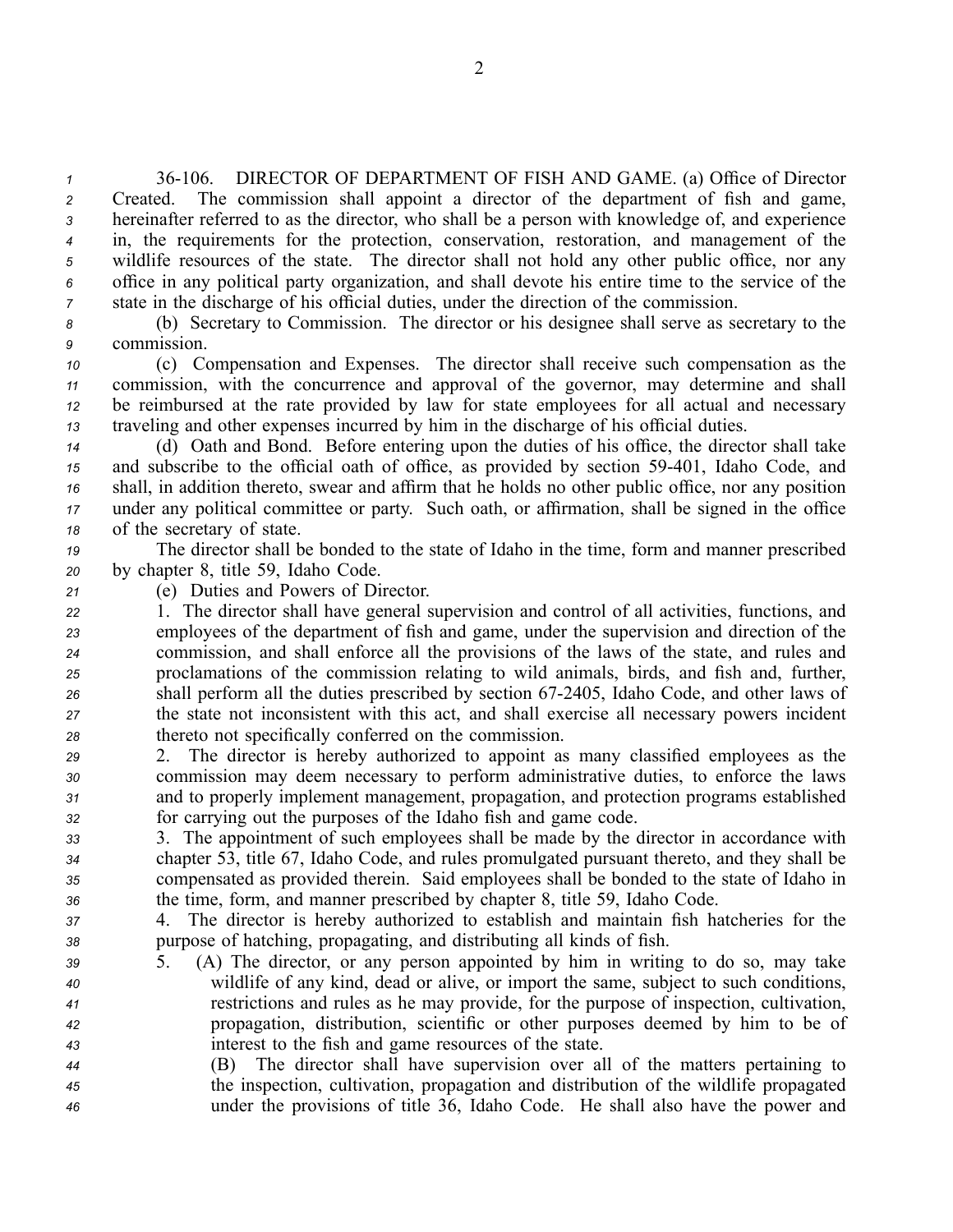authority to obtain, by purchase or otherwise, wildlife of any kind or variety which he may deem most suitable for distribution in the state and may have the same properly cared for and distributed throughout the state of Idaho as he may deem necessary. (C) The director is hereby authorized to issue <sup>a</sup> license/tag/permit to <sup>a</sup> nonresident landowner who resides in <sup>a</sup> contiguous state for the purpose of taking one (1) animal during an emergency depredation hunt which includes the landowner's Idaho property subject to such conditions, restrictions or rules as the director may provide. The fee for this license/tag/permit shall be equal to the costs of <sup>a</sup> resident hunting license, <sup>a</sup> resident tag fee and <sup>a</sup> resident depredation permit. (D) Prior to any transplant or relocation of bighorn sheep, the director shall provide for any affected federal or state land grazing permittees or owners or leaseholders of private land, <sup>a</sup> written agreemen<sup>t</sup> signed by all federal, state and private entities responsible for the transplant or relocation stating that: (i) The existing domestic sheep or livestock operations in the area of any such bighorn sheep transplant or relocation are recognized and that the potential risk, if any, of disease transmission and loss of bighorn sheep when the same invade domestic livestock or sheep operations is accepted; (ii) The transplant or relocation will not adversely impact existing domestic sheep operations; and (iii) If adverse impacts occur from any past, presen<sup>t</sup> or future transplant or relocation, the domestic sheep and livestock operations will be held harmless from all such adverse impacts. (E) Notwithstanding the provisions of section 36408, Idaho Code, to the contrary, on and after the effective date of this act, the director shall not expend any funds, or take any action, or authorize any employee or agen<sup>t</sup> of the department or other person to take any action, to undertake actual transplants of bighorn sheep into areas they do not now inhabit or to augmen<sup>t</sup> the number of bighorn sheep in existing herds until: (i) The boards of county commissioners of the counties in which the release is proposed to take place have been given reasonable notice of the proposed release. (ii) The affected federal and state land grazing permittees and owners or leaseholders of private land in or contiguous to the proposed release site have been given reasonable notice of the proposed release. (iii) The president pro tempore of the senate and the speaker of the house of representatives have received from the director <sup>a</sup> plan for the forthcoming year that details, to the best of the department's ability, the proposed transplants which shall include the estimated numbers of bighorn sheep to be transplanted and <sup>a</sup> description of the areas the proposed transplant or transplants are planned for. Upon request, the department shall gran<sup>t</sup> one (1) hearing per transplant if any affected individual or entity expresses written concern within ten (10) days of notification regarding any transplants of bighorn sheep and shall take into consideration these concerns in approving, modifying or canceling any proposed bighorn sheep transplant. Any such hearing shall be held within thirty (30) days of the request. Upon any transplant of bighorn sheep into areas they do not now inhabit or <sup>a</sup> transplant to augmen<sup>t</sup> existing populations, the department shall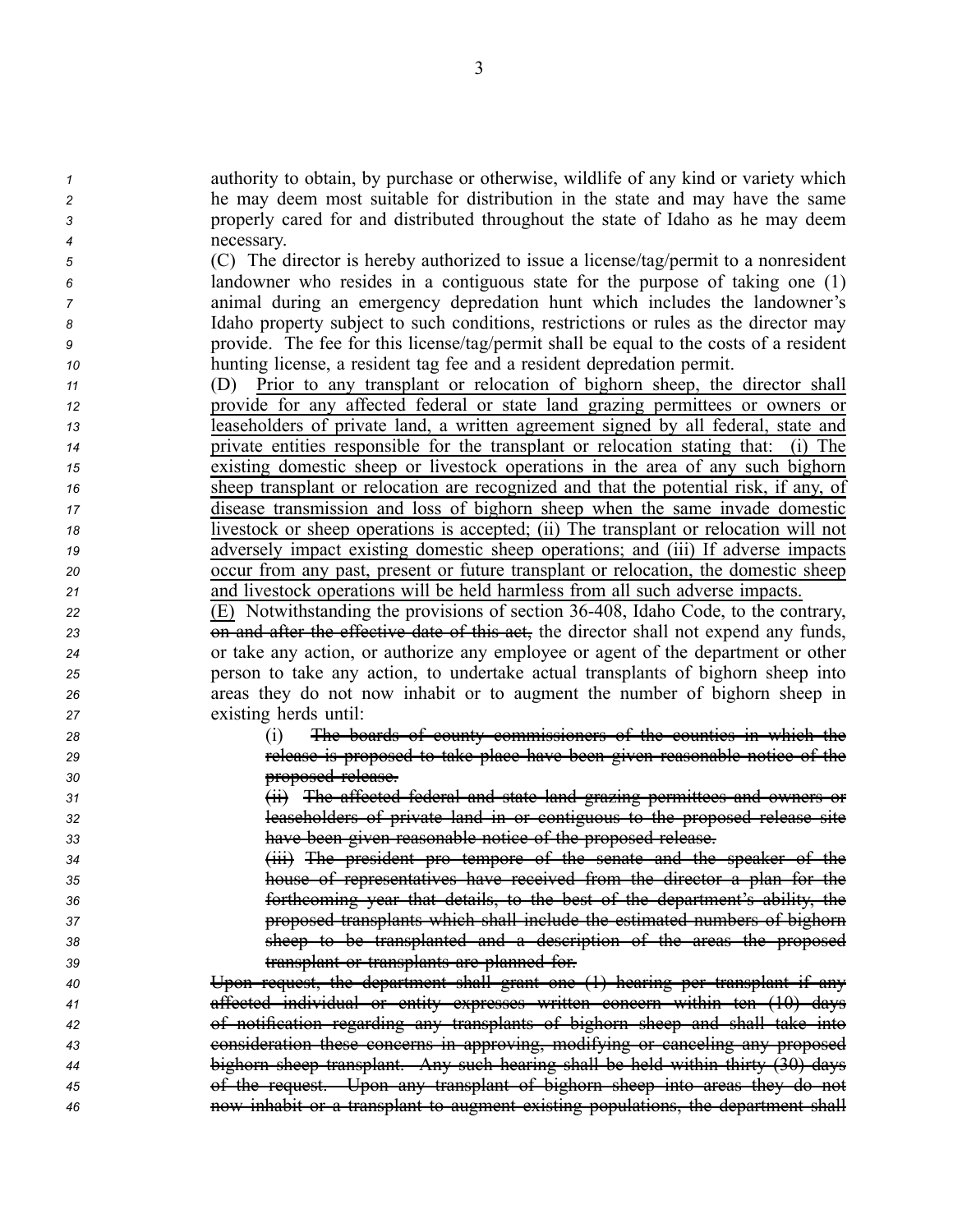provide for any affected federal or state land grazing permittees or owners or leaseholders of private land <sup>a</sup> written letter signed by all federal, state and private entities responsible for the transplant stating that the existing sheep or livestock operations in the area of any such bighorn sheep transplant are recognized and that the potential risk, if any, of disease transmission and loss of bighorn sheep when the same invade domestic livestock or sheep operations is accepted.

 The department shall issue written notification to the boards of county commissioners of the affected counties in which the proposed release is to take place, all legislators representing the affected areas, owners or leaseholders of private land in or contiguous to the affected areas, and any domestic sheep operators including grazing federal permittees and state lessees within the affected areas. Notification shall include <sup>a</sup> proposed plan that details cost, estimated numbers of bighorn sheep proposed to be transplanted or relocated, the health status of the bighorn sheep proposed to be transplanted or relocated, the geographical origination location of the bighorn sheep proposed to be transplanted or relocated, reason for the transplant or relocation, identification of all domestic sheep operations, including <sup>a</sup> map showing domestic sheep grazing areas related to the proposed transplant or relocation area, and any other pertinent information. Within ten (10) days of notification, the department shall begin consultation, coordination and cooperation with the affected boards 22 of county commissioners. The boards shall have final decision-making ability over approving, modifying or canceling any or all of the proposed transplant or relocation plan. No bighorn sheep shall be transplanted or relocated until the boards of county commissioners have given written approval of the plan and any conditions thereof. (ii) Upon written reques<sup>t</sup> by an affected board of county commissioners,

 or any legislator representing an affected area, affected landowner, grazing permittee or lessee, the department shall hold one (1) public hearing per transplant or relocation site within ten (10) days of receiving the request. The department shall take into consideration the concerns raised and resolve them within the consultation, coordination and cooperation process with the affected boards of county commissioners.

 (iii) The director shall be exemp<sup>t</sup> from having to conform to the provisions in subparagraph (E)(i) and (ii) herein when relocation of any bighorn sheep is required by subparagraph (F) herein. Provided however, that the director is not permitted to use this exemption to transplant any bighorn sheep into areas they do not now inhabit.

 (F) Should any bighorn sheep graze, stray or drift upon, or in close proximity to, any private, state or federal lands that have any domestic sheep use, or any domestic sheep allotments administrated by the bureau of land managemen<sup>t</sup> or the U.S. forest service, the director shall relocate or control the bighorn sheep to ensure that appropriate separation between the bighorn sheep and the domestic sheep is maintained, unless the director certifies that there is no risk of disease transmission between the bighorn sheep and the domestic sheep. This certification may be based upon: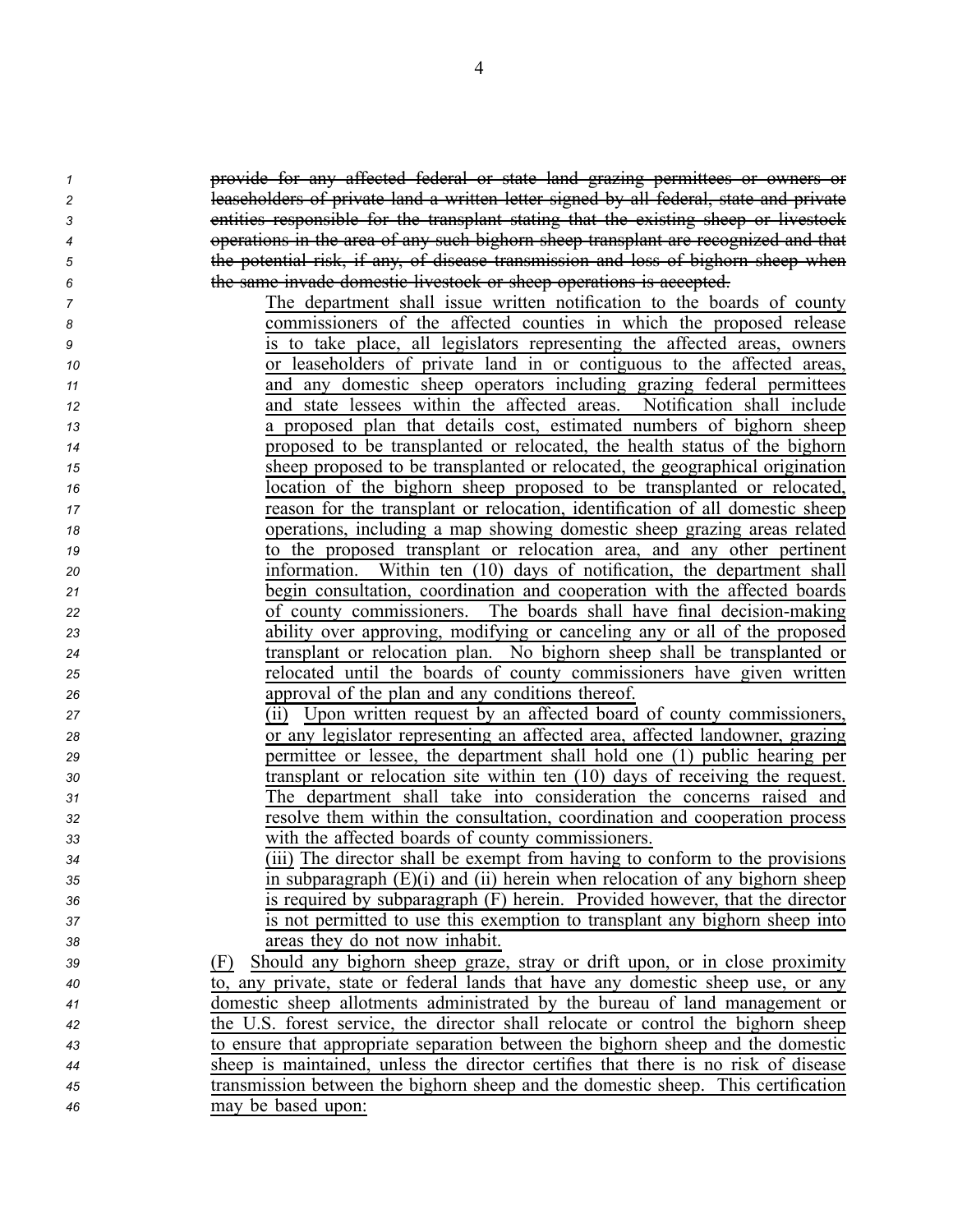- *<sup>1</sup>* (i) An agreemen<sup>t</sup> regarding <sup>a</sup> separation strategy between the bighorn *<sup>2</sup>* sheep and the domestic sheep entered into by the owners of the domestic *<sup>3</sup>* sheep and the director or his designee; or *<sup>4</sup>* (ii) A finding by the director that the bighorn sheep have already been *<sup>5</sup>* exposed to certain pathogens that makes separation between the bighorn *<sup>6</sup>* sheep and the domestic sheep unwarranted. *<sup>7</sup>* Provided however, if the owner of the private land, or if the administrator or *<sup>8</sup>* permittee/leaseholder of state or federal lands, objects to the sufficiency of the *<sup>9</sup>* certification, the director shall relocate or control the bighorn sheep to ensure *<sup>10</sup>* that appropriate separation between the bighorn sheep and the domestic sheep is *<sup>11</sup>* maintained to avoid impairing any domestic sheep operation dependent upon the *<sup>12</sup>* affected private, state or federal land involved, and to avoid any potential harm to *<sup>13</sup>* bighorn sheep. *<sup>14</sup>* 6. (A) The director shall have the power, at any time when it is desired to introduce any *<sup>15</sup>* new species, or if at any time any species of wildlife of the state of Idaho shall *<sup>16</sup>* be threatened with excessive shooting, trapping, or angling or otherwise, to close *<sup>17</sup>* any open season or to reduce the bag limit or possession limit for such species *<sup>18</sup>* for such time as he may designate; in the event an emergency is declared to exist *<sup>19</sup>* such closure shall become effective forthwith upon written order of the director; in *20* all other cases upon publication and posting as provided in section 36-105, Idaho *<sup>21</sup>* Code. *<sup>22</sup>* (B) In order to protect property from damage by wildlife, the fish and game *<sup>23</sup>* commission may delegate to the director or his designee the authority to declare an *<sup>24</sup>* open season upon that particular species of wildlife to reduce its population. The *<sup>25</sup>* director or his designee shall make an order embodying his findings in respec<sup>t</sup> to *<sup>26</sup>* when, under what circumstances, in which localities, by what means, and in what *<sup>27</sup>* amounts, numbers and sex the wildlife subject to the hunt may be taken. In the *<sup>28</sup>* event an emergency is declared to exist such open season shall become effective *<sup>29</sup>* forthwith upon written order of the director or his designee; in all other cases upon *<sup>30</sup>* publication and posting as provided in section 36105, Idaho Code. *<sup>31</sup>* (C) Any season closure order issued under authority hereof shall be published in *<sup>32</sup>* at least one (1) newspaper of general circulation in the area affected by the order *<sup>33</sup>* for at least once <sup>a</sup> week for two (2) consecutive weeks, and such order shall be *<sup>34</sup>* posted in public places in each county as the director may direct. *<sup>35</sup>* (D) During the closure of any open season or the opening of any special *<sup>36</sup>* depredation season by the director all provisions of laws relating to the closed *<sup>37</sup>* season or the special depredation season on such wildlife shall be in force and *<sup>38</sup>* whoever violates any of the provisions shall be subject to the penalties prescribed *<sup>39</sup>* therefor. *<sup>40</sup>* (E) Prior to the opening of any special depredation hunt, the director or his *<sup>41</sup>* designee shall be authorized to provide up to <sup>a</sup> maximum of fifty percen<sup>t</sup> (50%) *<sup>42</sup>* of the available permits for such big game to the landholder(s) of privately *<sup>43</sup>* owned land within the hunt area or his designees. If the landholder(s) chooses *<sup>44</sup>* to designate hunters, he must provide <sup>a</sup> written list of the names of designated *<sup>45</sup>* individuals to the department. If the landholder(s) fails to designate licensed *<sup>46</sup>* hunters, then the department will issue the total available permits in the manner
- 5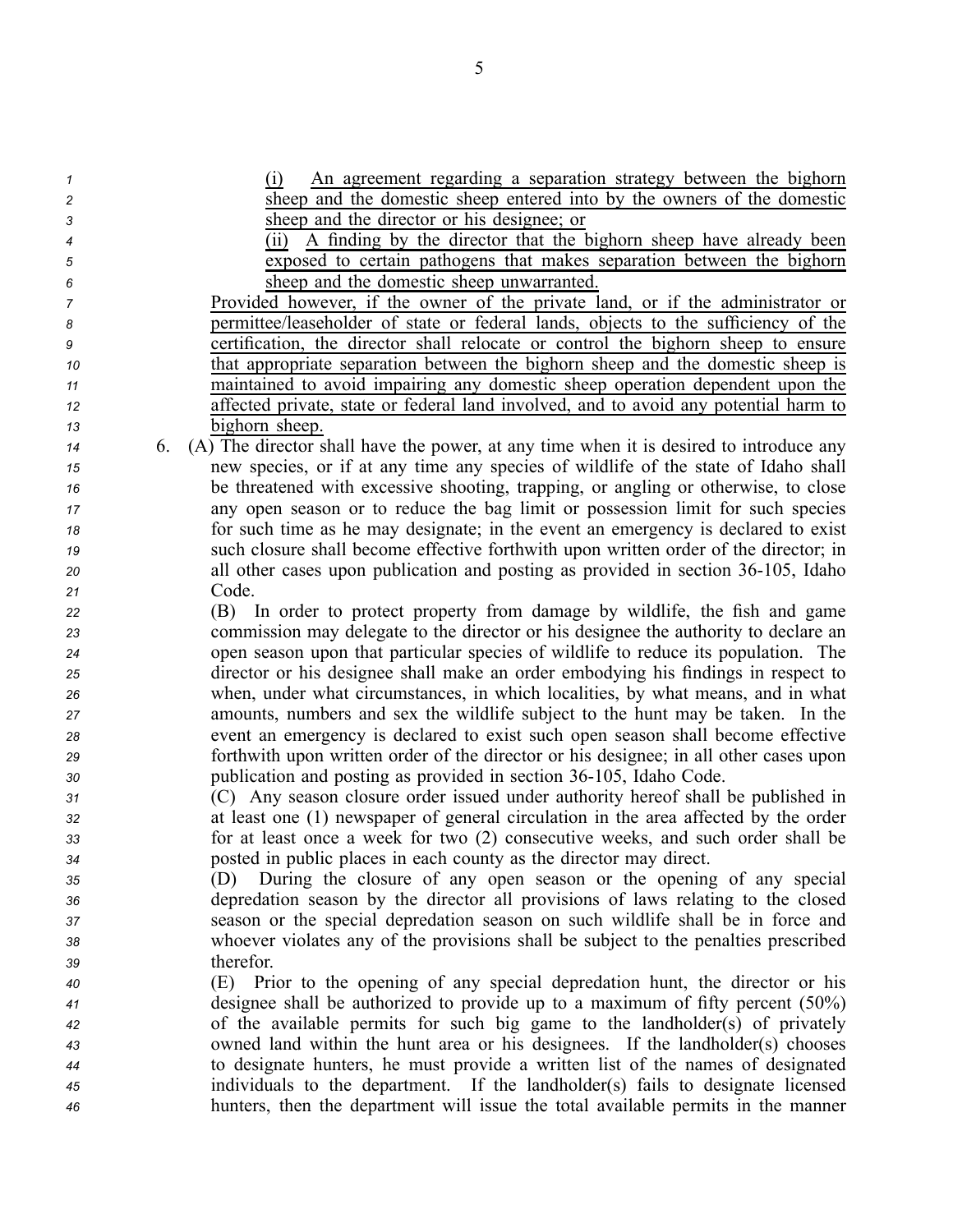set by rule. All hunters must have <sup>a</sup> current hunting license and shall have equal access to both public and private lands within the hunt boundaries. It shall be unlawful for any landholder(s) to receive any form of compensation from <sup>a</sup> person who obtains or uses <sup>a</sup> depredation controlled hunt permit.

*<sup>5</sup>* 7. The director shall make an annual repor<sup>t</sup> to the governor, the legislature, and the *<sup>6</sup>* secretary of state, of the doings and conditions of his office, which repor<sup>t</sup> shall be made in *7* accordance with section 67-2509, Idaho Code.

*<sup>8</sup>* 8. The director may sell or cause to be sold publications and materials in accordance *<sup>9</sup>* with section 591012, Idaho Code.

 9. Prior to aAny deer, elk, antelope, moose, bighorn sheep or bison being imported or transported by the department of fish and game, the animal shall be tested for the presence of certain any communicable diseases that can be transmitted to domestic livestock. Those communicable diseases to be tested for shall be arrived at by mutual agreemen<sup>t</sup> between the department of fish and game and Any positive test results shall immediately be given to the department of agriculture, division of animal industries. No animal of the above species that tests positive will be allowed to be relocated, transported or imported in Idaho. Each January, and at any time necessary throughout the year, the department of agriculture, division of animal industries, shall provide to the department of fish and game an updated list of new communicable diseases for which the department of fish and game is required to test. Any moneys expended by the department of fish and game on wildlife disease research shall be mutually agreed upon by the department of fish and game and the department of agriculture.

 In addition, <sup>a</sup> comprehensive animal health program for all deer, elk, antelope, moose, bighorn sheep, or bison imported into, transported, or resident within the state of Idaho shall be implemented after said program is mutually agreed upon by the department of fish and game and the department of agriculture.

 In order to enhance and protect the health of wildlife within the state, as well as safeguard the health of livestock resources, the director of the department of agriculture shall employ at least one (1) veterinarian licensed in Idaho whose duties shall include, but not be limited to, addressing wildlife disease issues and coordinating disease prevention work between the department of fish and game and the department of agriculture. The employing of said veterinarian shall be by mutual agreemen<sup>t</sup> of the director of the department of fish and game and of the director of the department of agriculture. The veterinarian shall be on the staff of the division of animal industries, department of agriculture. The salary or compensation to be paid said veterinarian or veterinarians shall be divided equally between the department of fish and game and the department of agriculture, and the department of fish and game's portion shall be deposited directly into the livestock disease control account. The veterinarian shall be employed on and after July 1, 1989.

 10. In order to monitor and evaluate the disease status of wildlife and to protect Idaho's livestock resources, any suspicion by fish and game personnel of <sup>a</sup> potential communicable disease process in wildlife shall be reported within twentyfour (24) hours to the department of agriculture. All samples collected for disease monitoring or disease evaluation of wildlife shall be submitted to the division of animal industries, department of agriculture. Upon <sup>a</sup> positive result of any communicable disease, the department of fish and game shall notify within twenty-four (24) hours, the boards of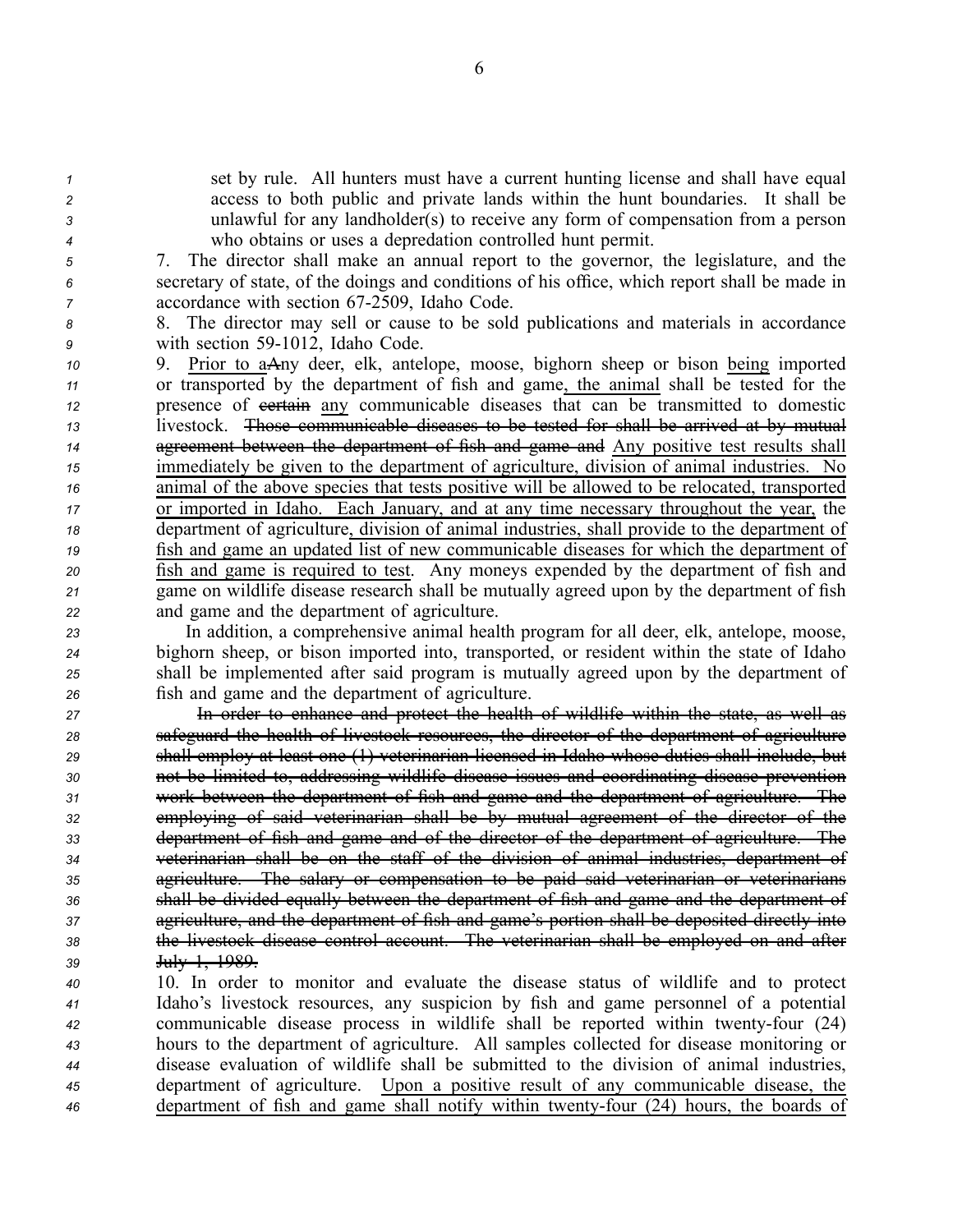county commissioners of the affected counties, all legislators representing the affected areas, owners or leaseholders of private land in or contiguous to the affected areas and any livestock owners in or contiguous to the affected areas. The Idaho state department of agriculture veterinarian shall have authority over the disposition of any wildlife which tests positive for any communicable disease. 11. (A) The director is authorized to enter into an agreemen<sup>t</sup> with an independent contractor for the purpose of providing <sup>a</sup> telephone order and credit card paymen<sup>t</sup> service for controlled hunt permits, licenses, tags, and permits. (B) The contractor may collect <sup>a</sup> fee for its service in an amount to be set by contract. (C) All moneys collected for the telephone orders of such licenses, tags, and permits shall be and remain the property of the state, and such moneys shall be directly deposited by the contractor into the state treasurer's account in accordance with the provisions of section 591014, Idaho Code. The contractor shall furnish <sup>a</sup> good and sufficient surety bond to the state of Idaho in an amount sufficient to cover the amount of the telephone orders and potential refunds. (D) The refund of moneys for unsuccessful controlled hunt permit applications and licenses, tags, and permits approved by the department may be made by the contractor crediting the applicant's or licensee's credit card account. 12. The director may define activities or facilities that primarily provide <sup>a</sup> benefit: to the department; to <sup>a</sup> person; for personal use; to <sup>a</sup> commercial enterprise; or for <sup>a</sup> commercial *<sup>22</sup>* purpose. SECTION 2. That Section 25210, Idaho Code, be, and the same is hereby amended to read as follows: 25210. POWERS OF VETERINARIANS AND INSPECTORS. (1) In order to preven<sup>t</sup> the introduction or dissemination of disease among the animals of this state, the administrator of the division shall be authorized and directed to: (a) Quarantine any portion of this state and it shall be unlawful to move animals from or into such quarantined area excep<sup>t</sup> in accordance with the rules of the division; (b) Prohibit or restrict entry of animals into the state that may be exposed to, infected with or may otherwise harbor or be contaminated with any contagious, infectious or communicable disease or agent; (c) Prohibit or restrict entry of vehicles, other means of conveyance or any other item into the state which may harbor or be contaminated with any contagious, infectious or communicable disease or agent; (d) Prohibit or restrict movement of vehicles, other means of conveyance, or any other item, that may harbor or be contaminated with any contagious, infectious or communicable disease or agent, out of any quarantined area or into any quarantined area; (e) Authorize and empower state veterinarians, livestock inspectors and the inspectors or agents of the United States department of agriculture/animal and plant health inspection service/veterinary services under the joint supervision of the state division and chief of the United States department of agriculture/animal and plant health inspection service/veterinary services to inspect, quarantine, treat, test, vaccinate, and condemn, appraise, slaughter and dispose of any animals affected or infected with any contagious,

7